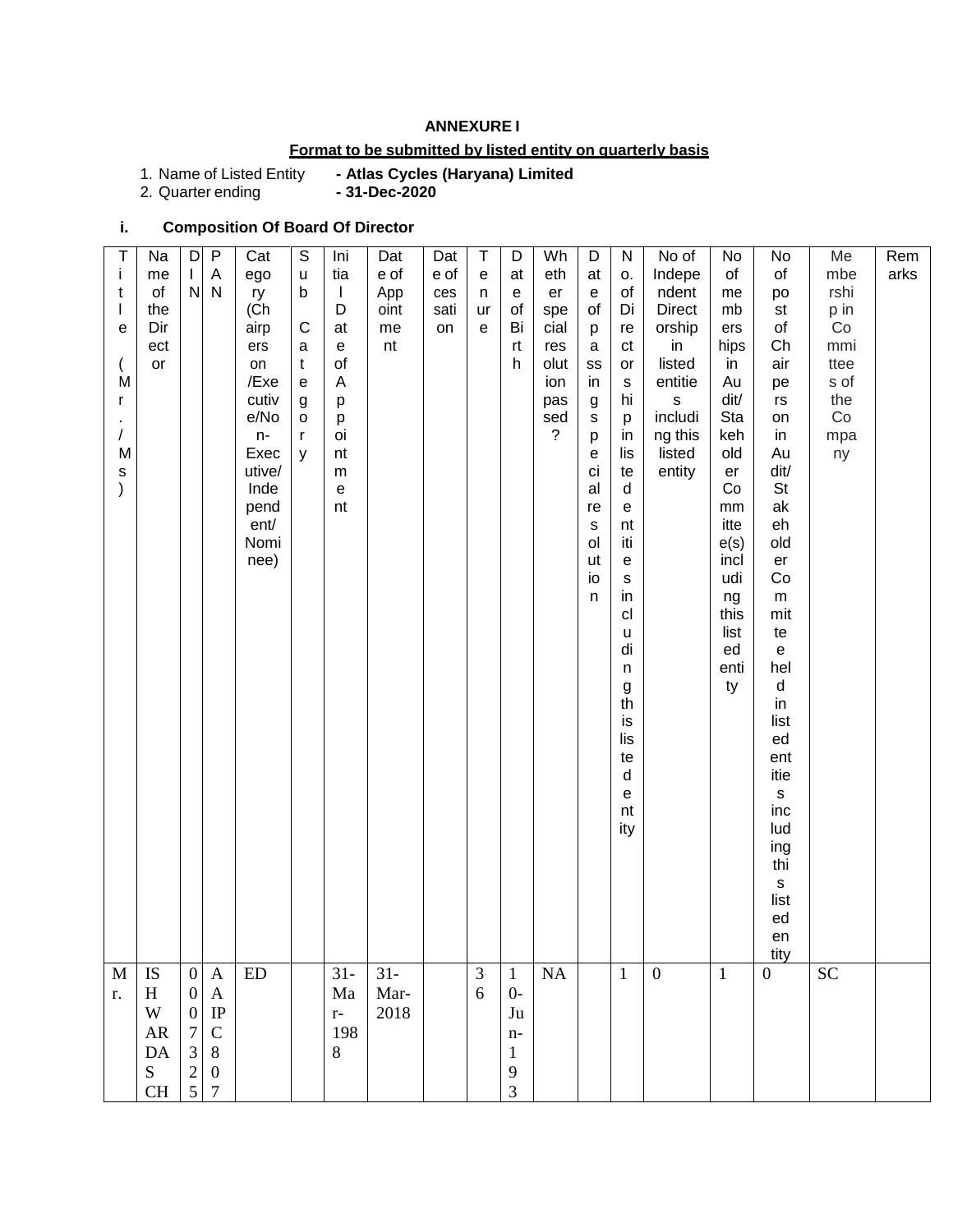|                    | <b>UG</b><br>H                                                                                                  | $\boldsymbol{7}$                                                                                            | 5<br>$\boldsymbol{\mathrm{F}}$                                                                                                                               |                                              |                                                                      |                        |                       | 9                                                                                                       |     |                                                                                                                        |                |                |                |                  |                                  |  |
|--------------------|-----------------------------------------------------------------------------------------------------------------|-------------------------------------------------------------------------------------------------------------|--------------------------------------------------------------------------------------------------------------------------------------------------------------|----------------------------------------------|----------------------------------------------------------------------|------------------------|-----------------------|---------------------------------------------------------------------------------------------------------|-----|------------------------------------------------------------------------------------------------------------------------|----------------|----------------|----------------|------------------|----------------------------------|--|
| M<br>r.            | KA<br>RT<br>$\ensuremath{\textup{IK}}\xspace$<br><b>RO</b><br><b>OP</b><br>RA<br>I                              | $\overline{0}$<br>6<br>$\overline{7}$<br>$\,8\,$<br>$\mathbf{9}$<br>$\sqrt{2}$<br>$\bf 8$<br>$\overline{7}$ | $\boldsymbol{\mathsf{A}}$<br>$\mathbf{A}$<br>$\bf K$<br>$\mathbf{P}$<br>${\bf R}$<br>$\overline{4}$<br>$\sqrt{6}$<br>$\boldsymbol{7}$<br>9<br>$\overline{N}$ | ID, C<br>$\&$<br>$\ensuremath{\mathsf{NED}}$ | $30-$<br>De<br>$C-$<br>201<br>$\overline{4}$                         | $13 -$<br>Dec-<br>2019 | 6<br>$\boldsymbol{0}$ | $\overline{2}$<br>$6-$<br>M<br>ay<br>$\mathbf{1}$<br>9<br>5<br>$\overline{7}$                           | Yes | $\mathbf{1}$<br>$3-$<br>D<br>ec<br>$\sqrt{2}$<br>$\boldsymbol{0}$<br>$\mathbf{1}$<br>9                                 | $\mathbf{1}$   | $\mathbf{1}$   | $\mathbf{1}$   | $\mathbf{1}$     | $\mathbf{AC},\!\mathbf{N}$<br>RC |  |
| $\mathbf{M}$<br>r. | <b>SA</b><br>$\rm{NJI}$<br>$\mathbf V$<br>KA<br><b>VA</b><br>LJI<br>$\mathbf T$<br><b>SI</b><br>${\rm NG}$<br>H | $\overline{0}$<br>$\overline{0}$<br>$\boldsymbol{0}$<br>$\mathbf{1}$<br>5<br>$\sqrt{6}$<br>$\,8\,$<br>9     | $\mathbf{A}$<br>$\mathbf M$<br>Q<br>${\bf P}$<br>S<br>9<br>$\sqrt{2}$<br>$\boldsymbol{7}$<br>$\boldsymbol{0}$<br>$\mathsf{C}$                                | ID                                           | $30-$<br>De<br>$C-$<br>201<br>$\overline{4}$                         | $13 -$<br>Dec-<br>2019 | 6<br>$\boldsymbol{0}$ | $\overline{2}$<br>$6-$<br>Ja<br>$n-$<br>$\mathbf{1}$<br>9<br>$\mathfrak{S}$<br>6                        | Yes | $\mathbf{1}$<br>$3-$<br>D<br>ec<br>$\overline{c}$<br>$\boldsymbol{0}$<br>$\mathbf{1}$<br>9                             | $\overline{2}$ | $\mathbf{1}$   | $\overline{2}$ | $\mathbf{1}$     | AC, SC<br>,NRC                   |  |
| $\mathbf{M}$<br>S. | Sad<br>hna<br>Sya<br>1                                                                                          | $\overline{0}$<br>$\tau$<br>$8\,$<br>3<br>$\sqrt{ }$<br>5<br>$\overline{c}$<br>9                            | $\mathbf{A}$<br>$\mathbf L$<br>$\mathbf U$<br>${\bf P}$<br>S<br>$\mathfrak{Z}$<br>$\boldsymbol{7}$<br>5<br>$\sqrt{2}$<br>Q                                   | ID                                           | $28 -$<br>Sep<br>$\overline{\phantom{a}}$<br>201<br>$\boldsymbol{7}$ | $13-$<br>Dec-<br>2019  | 6<br>$\boldsymbol{0}$ | $\mathbf{1}$<br>$7-$<br>S<br>ep<br>$\overline{\phantom{0}}$<br>$\mathbf{1}$<br>9<br>5<br>$\overline{7}$ | Yes | $\mathbf{1}$<br>$3-$<br>D<br>ec<br>$\overline{\phantom{a}}$<br>$\overline{c}$<br>$\boldsymbol{0}$<br>$\mathbf{1}$<br>9 | $\overline{2}$ | $\overline{2}$ | $\overline{2}$ | $\boldsymbol{0}$ | AC,SC<br>$,\!{\rm NRC}$          |  |

| <b>Company Remarks</b>                         | 1. This is to inform you that the Company does not have any regular<br>chairperson. Mr. Kartik Roop Rai was the Chairman of last Board Meeting held<br>on 31.12.2020. |
|------------------------------------------------|-----------------------------------------------------------------------------------------------------------------------------------------------------------------------|
| Whether Regular chairperson<br>appointed       | <b>No</b>                                                                                                                                                             |
| Whether Chairperson is<br>related to MD or CEO | No                                                                                                                                                                    |

# **ii. Composition of Committees**

#### **a. Audit Committee**

| Sr.<br>No. | Name of the Director            | Category               | Chairperson/Membership | Appointment<br>Date | <b>Cessation Date</b> |
|------------|---------------------------------|------------------------|------------------------|---------------------|-----------------------|
|            | <b>KARTIK ROOP RAI</b>          | ID,C $&$<br><b>NED</b> | Chairperson            | $30 - Dec - 2014$   |                       |
|            | SANJIV KAVALJIT<br><b>SINGH</b> | ID                     | Member                 | 30-Dec-2014         |                       |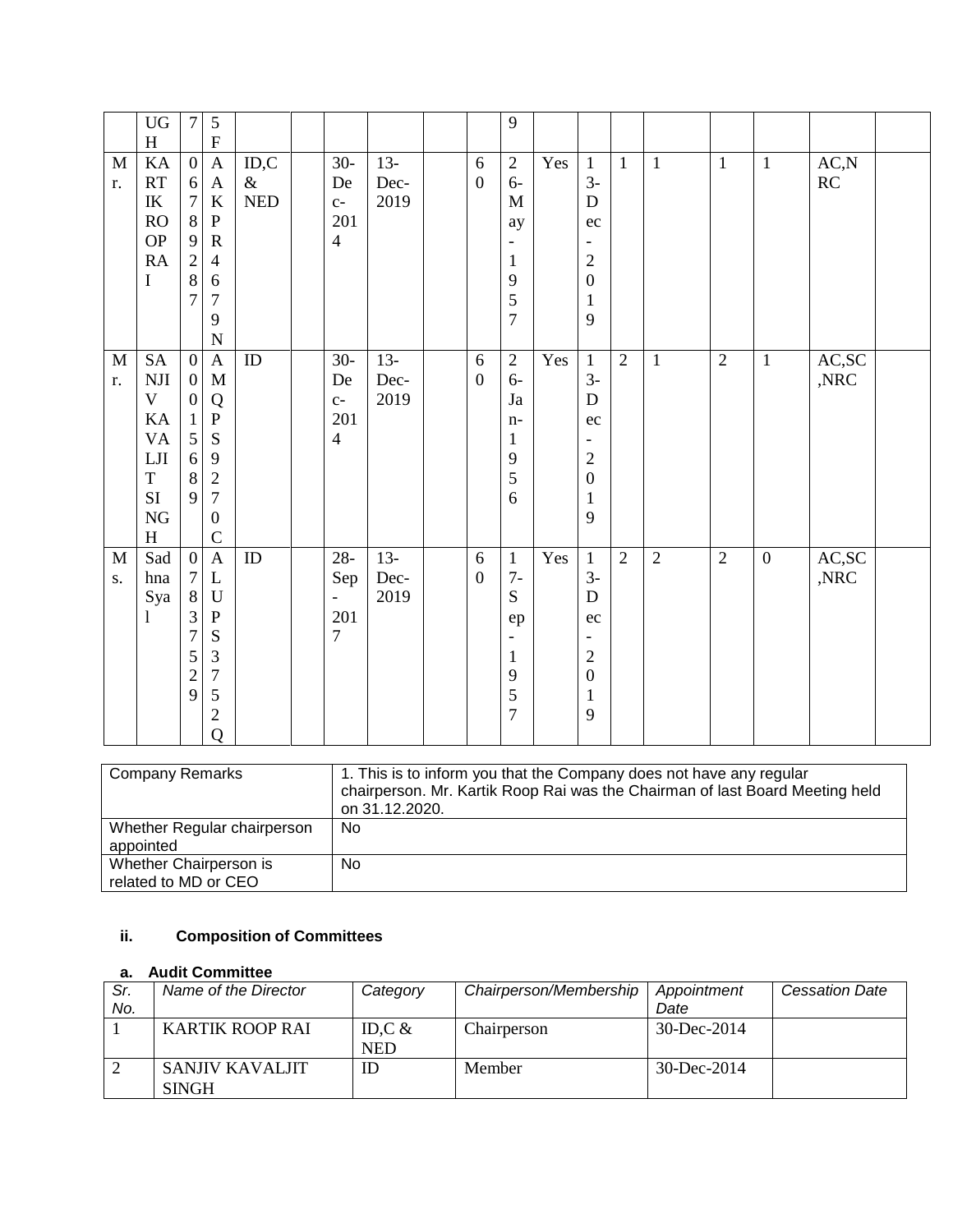| Sadhna Syal                                       | ID                                                                                                                                                                                                                                                                                                                     | Member | $04-Sep-2020$ |  |  |  |  |  |
|---------------------------------------------------|------------------------------------------------------------------------------------------------------------------------------------------------------------------------------------------------------------------------------------------------------------------------------------------------------------------------|--------|---------------|--|--|--|--|--|
|                                                   |                                                                                                                                                                                                                                                                                                                        |        |               |  |  |  |  |  |
| <b>Company Remarks</b>                            | .1. This is to inform you that Mr. Hira Lal Bhatia, (DIN: 00159258), stepped down<br>as a Non-Executive Director and Chairman of the Company including<br>chairmanship/membership of committeeswith effect from 07.06.2020, after<br>having served as Director for forty five years, due to his serious health issues. |        |               |  |  |  |  |  |
| <b>Whether Permanent</b><br>chairperson appointed | Yes                                                                                                                                                                                                                                                                                                                    |        |               |  |  |  |  |  |

#### **b. Stakeholders Relationship Committee**

| Sr. | Name of the Director    | Category | Chairperson/Membership | Appointment   | <b>Cessation Date</b> |  |  |  |  |
|-----|-------------------------|----------|------------------------|---------------|-----------------------|--|--|--|--|
| No. |                         |          |                        | Date          |                       |  |  |  |  |
|     | SANJIV KAVALJIT         | ID       | Chairperson            | 14-Aug-2019   |                       |  |  |  |  |
|     | <b>SINGH</b>            |          |                        |               |                       |  |  |  |  |
|     | Sadhna Syal             |          | Member                 | $04-Sep-2020$ |                       |  |  |  |  |
|     | <b>ISHWAR DAS CHUGH</b> | ED       | Member                 | 31-Mar-2018   |                       |  |  |  |  |

| Company Remarks          |     |
|--------------------------|-----|
| <b>Whether Permanent</b> | Yes |
| chairperson appointed    |     |

#### **c. Risk Management Committee**

| . c<br>. اب<br>No. | Name of the Director | Categorv | Chairperson/Membership | <b>Appointment</b><br>Date | <b>Cessation Date</b> |
|--------------------|----------------------|----------|------------------------|----------------------------|-----------------------|
|                    |                      |          |                        |                            |                       |
|                    | Company Remarks      |          |                        |                            |                       |

| Remarks<br>∵ompanvٽ      |  |
|--------------------------|--|
| Whether,<br>Permanent    |  |
| appointed<br>chairperson |  |

#### **d. Nomination and Remuneration Committee**

| Sr. | Name of the Director   | Category   | Chairperson/Membership | Appointment       | <b>Cessation Date</b> |
|-----|------------------------|------------|------------------------|-------------------|-----------------------|
| No. |                        |            |                        | Date              |                       |
|     | <b>KARTIK ROOP RAI</b> | ID,C $\&$  | Member                 | 30-Dec-2014       |                       |
|     |                        | <b>NED</b> |                        |                   |                       |
|     | <b>SANJIV KAVALJIT</b> | ID         | Chairperson            | $30 - Dec - 2014$ |                       |
|     | <b>SINGH</b>           |            |                        |                   |                       |
|     | Sadhna Syal            | ID         | Member                 | 04-Sep-2020       |                       |

| Company Remarks          |     |
|--------------------------|-----|
| <b>Whether Permanent</b> | Yes |
| chairperson appointed    |     |

## iii. **Meeting of Board of Directors**

| Date(s) of Meeting<br>(if any) in the<br>previous quarter | Date(s) of Meeting<br>(if any) in the<br>relevant quarter | Whether<br>requirement of<br>Quorum met | Number of<br>Directors present | <b>Number of Independent</b><br>Directors present |
|-----------------------------------------------------------|-----------------------------------------------------------|-----------------------------------------|--------------------------------|---------------------------------------------------|
| 09-Jul-2020                                               | $31 - Dec - 2020$                                         | Yes                                     |                                |                                                   |
| 04-Sep-2020                                               |                                                           | Yes                                     |                                |                                                   |

| Company Remarks               |       |
|-------------------------------|-------|
| Maximum gap between any       | $-11$ |
| two consecutive (in number of |       |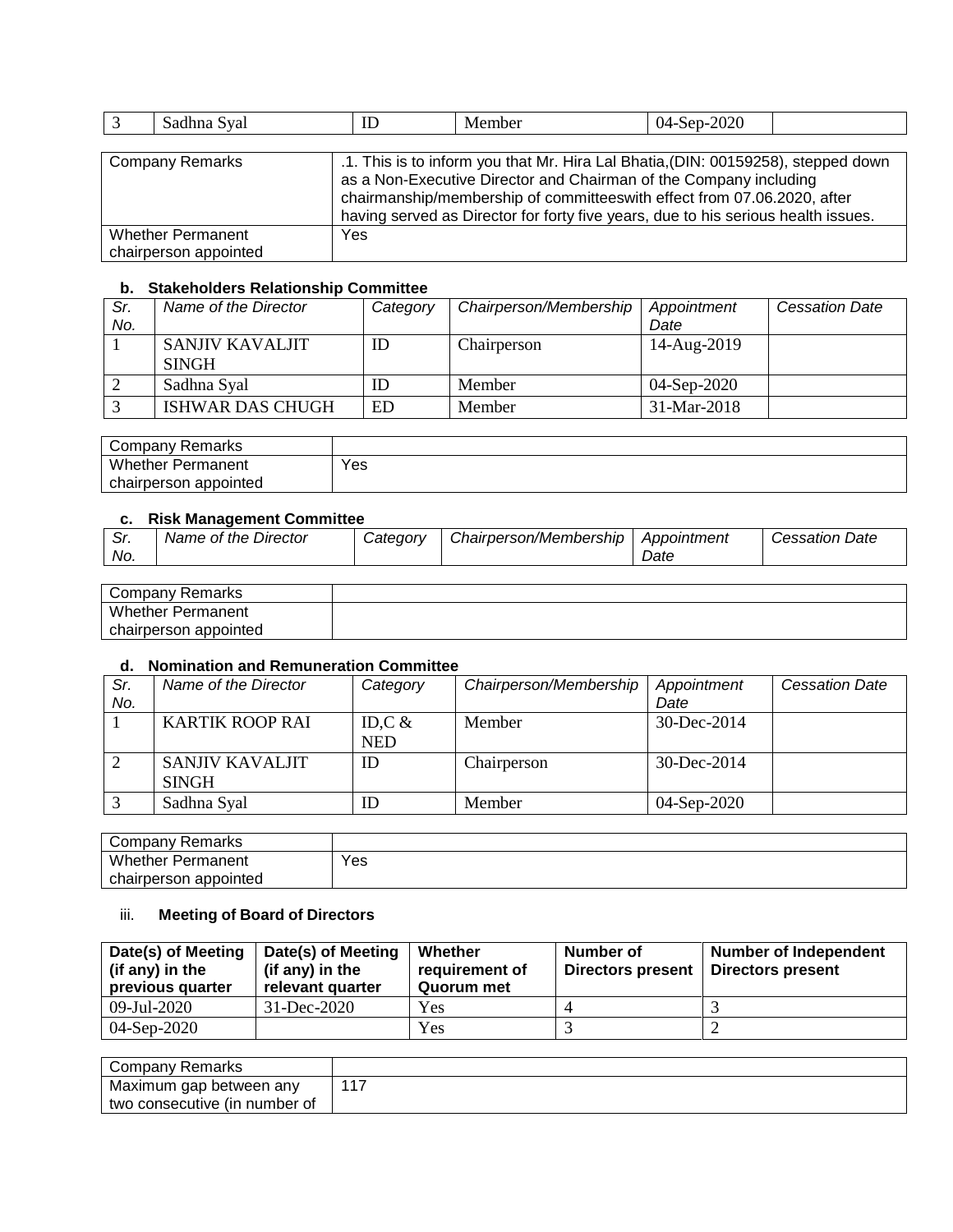| 1avs |  |
|------|--|
|      |  |

#### iv. **Meeting of Committees**

| Name of the<br><b>Committee</b> | Date(s) of<br>meeting during<br>of the committee<br>in the previous<br>quarter | Date(s) of<br>meeting of the<br>committee in the<br>relevant quarter | Whether<br>requirement<br>of Quorum<br>met (Yes/No) | <b>Number of</b><br><b>Directors</b><br>present | Number of<br>independent<br>directors<br>present |
|---------------------------------|--------------------------------------------------------------------------------|----------------------------------------------------------------------|-----------------------------------------------------|-------------------------------------------------|--------------------------------------------------|
| <b>Audit Committee</b>          | 09-Jul-2020                                                                    |                                                                      | Yes                                                 |                                                 |                                                  |
| <b>Audit Committee</b>          | 04-Sep-2020                                                                    |                                                                      | Yes                                                 |                                                 |                                                  |
| <b>Audit Committee</b>          |                                                                                | $31 - Dec - 2020$                                                    | Yes                                                 |                                                 | ⌒                                                |

| Company Remarks               |     |
|-------------------------------|-----|
|                               |     |
| Maximum gap between any       | 117 |
| two consecutive (in number of |     |
|                               |     |
| days) [Only for Audit         |     |
|                               |     |
| Committee]                    |     |
|                               |     |

#### v. **Related Party Transactions**

| <b>Subject</b>                                                                                            | <b>Compliance status</b><br>(Yes/No/NA) | <b>Remark</b> |
|-----------------------------------------------------------------------------------------------------------|-----------------------------------------|---------------|
| Whether prior approval of audit committee obtained                                                        | Yes                                     |               |
| Whether shareholder approval obtained for material RPT                                                    | Not Applicable                          |               |
| Whether details of RPT entered into pursuant to omnibus<br>approval have been reviewed by Audit Committee | Yes                                     |               |

| Disclosure of notes on related  |
|---------------------------------|
| party transactions and          |
| Disclosure of notes of material |
| related party transactions      |

#### **VI. Affirmations**

- 1. The composition of Board of Directors is in terms of SEBI (Listing obligations and disclosure requirements) Regulations, 2015. - **Yes**
- 2. The composition of the following committees is in terms of SEBI(Listing obligations and disclosure requirements) Regulations, 2015
	- a. Audit Committee **Yes**
	- b. Nomination & remuneration committee **Yes**
	- c. Stakeholders relationship committee **Yes**
	- d. Risk management committee (applicable to the top 100 listed entities) **- Not applicable**
- 3. The committee members have been made aware of their powers, role and responsibilities as specified in SEBI (Listing obligations and disclosure requirements) Regulations, 2015. **- Yes**
- 4. The meetings of the board of directors and the above committees have been conducted in the manner as specified in SEBI (Listing obligations and disclosure requirements) Regulations, 2015.**- Yes**